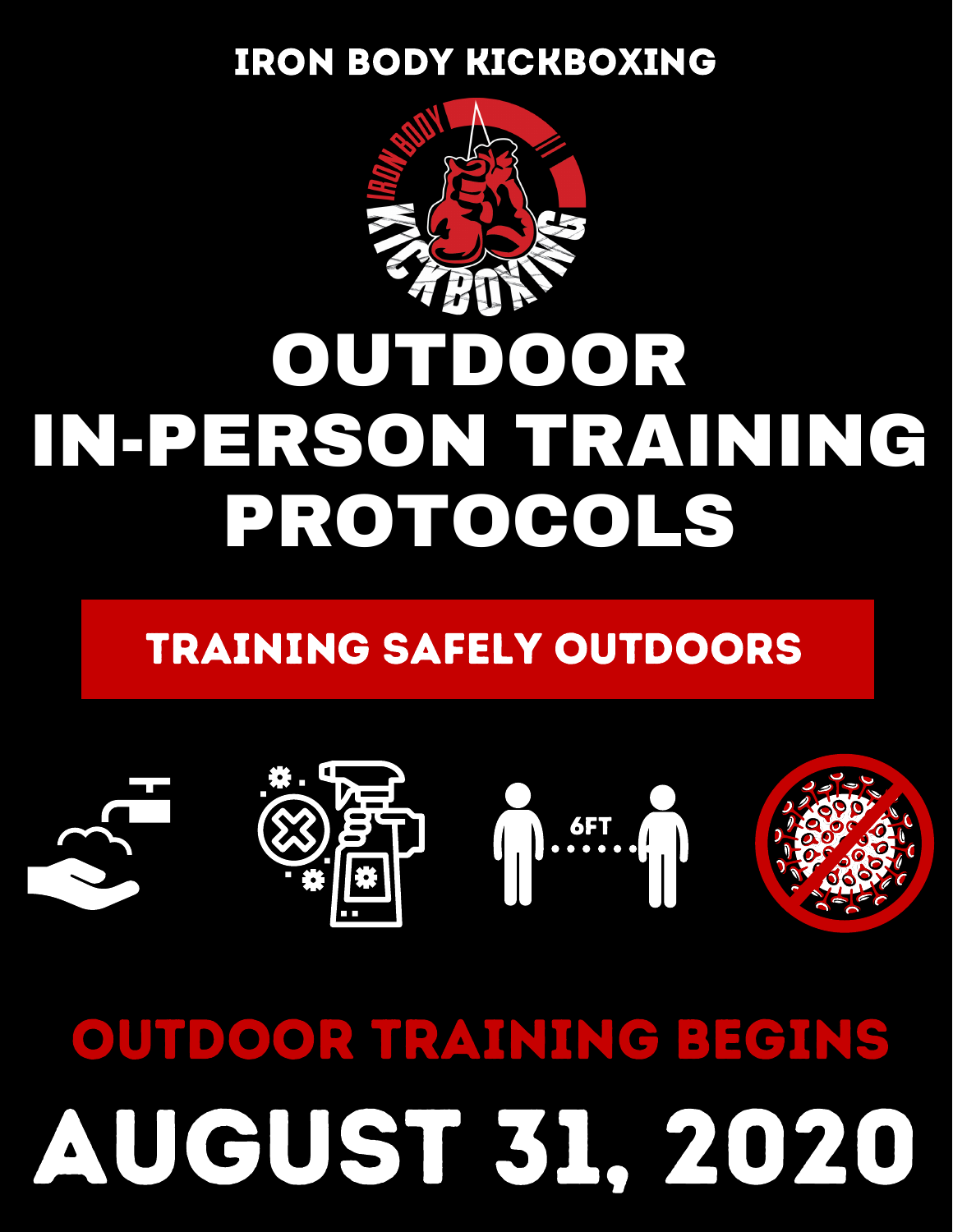#### IRON BODY KICKBOXING

#### #1 - SAFETY EQUIPMENT

- HAND SANITIZER STATION
- TOUCH-LESS ENTRY DOOR
- TOUCH-LESS RESTROOM FAUCET & SOAP DISPENSER
- SANITZED HEAVY BAGS

#### #2 - SANITAZATION PROCEDURES

- THE FOLLOWING WILL BE DONE BEFORE AND AFTER EACH CLASS:
	- **<b>SANITIZE ALL EQUIPMENT & SURFACES**
	- SANITIZE BATHROOMS

#### #3 - CLASS PROCEDURES

- THERE WILL BE 20 MINUTES BETWEEN EACH CLASS FOR CLEANING
- PATRONS WILL BE ABLE TO ENTER THE STUDIO TO USE THE SANITIZED RESTROOM.
- PATRONS/STAFF MUST WASH/SANITIZE HANDS BEFORE & AFTER CLASS
- TOUCH-LESS TEMPERATURE CHECKS ONLY IF ENTERING STUDIO
- PATRONS WILL BE AT LEAST 6FT APART DURING CLASS
- **. INSTRUCTORS WILL WEAR MASKS**
- MASKS ARE NOT REQUIRED FOR OUTDOOR TRAINING, BUT RECOMMENDED.
- ALL MEMBERSHIP QUESTIONS, PRO SHOP PURCHASES, FEE PAYMENTS, ETC., WILL BE DONE ELECTRONICALLY, VIA PHONE OR EMAIL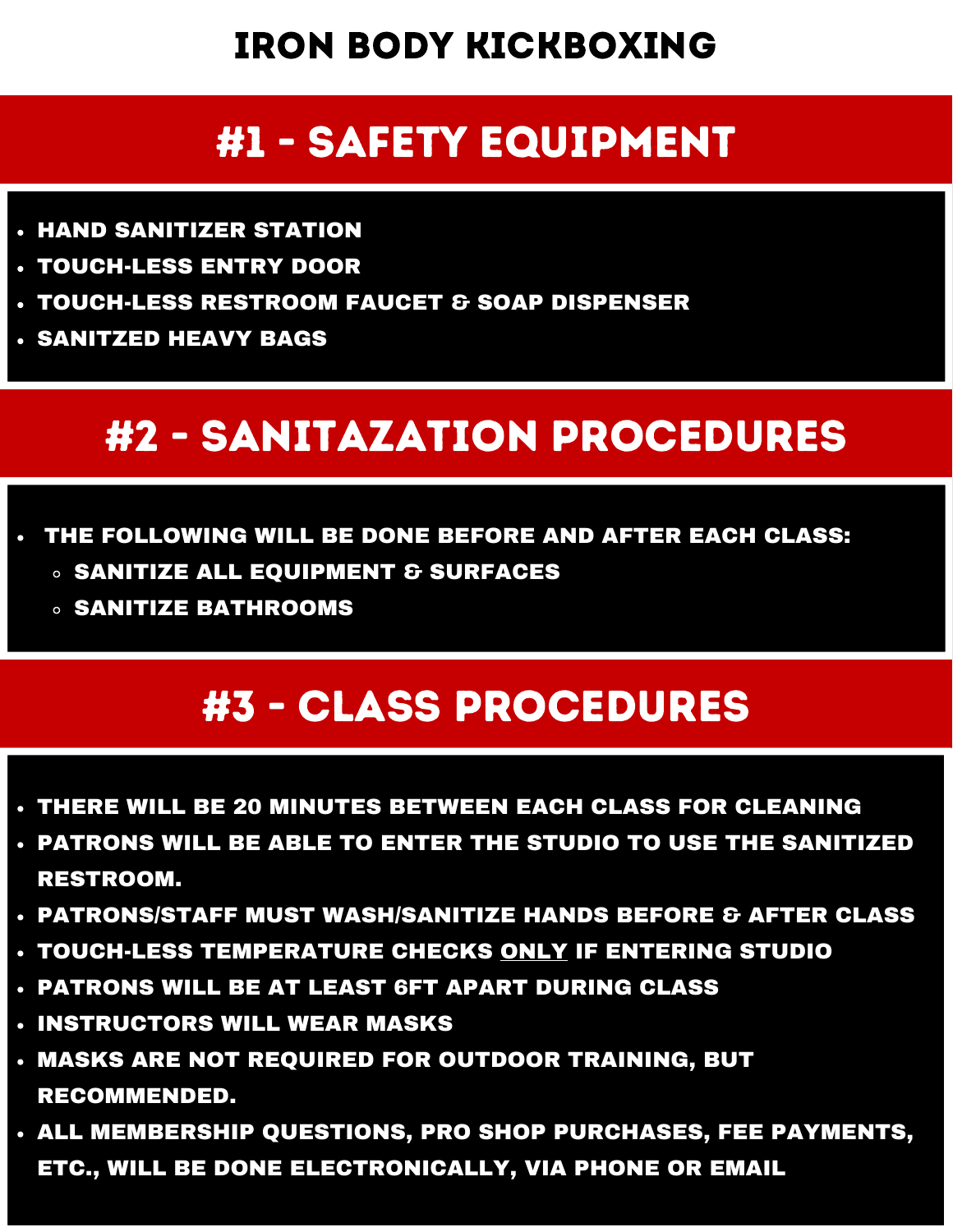IRON BODY KICKBOXING

# TRAINING OPTIONS TRAIN IN-PERSON OUTSIDE THE DOJO TRAIN AT HOME LIVE & ON DEMAND OPTION #1 OPTION #2 OPTION #3

### HYBRID TRAINING: TRAIN AT THE DOJO & AT HOME



\*ALL TRAINING OPTIONS WILL PROVIDE THE SAME high LEVEL OF TRAINING WITH INSTRUCTOR AID & SUPPORT.